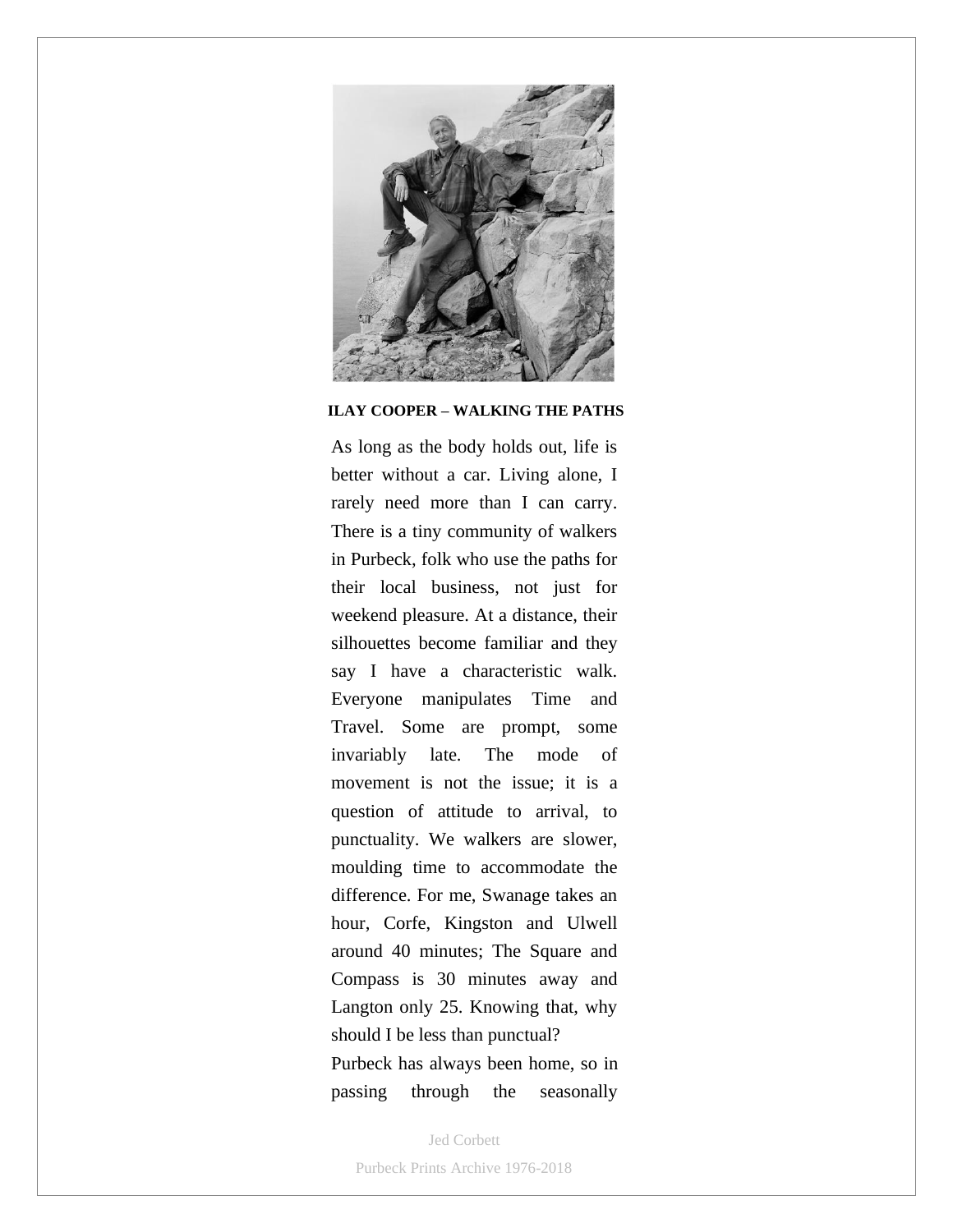changing countryside I also survey my past. We were country kids of the forties and fifties, bathed in the wealth of post-war austerity. There was no television and radio had a limited appeal. That landscape was our playground; few corners lack a personal history. As kids, to get to places we walked or cycled. What else? Few families had cars and for years mine was not amongst them.

There are two sorts of walking; the first is functional, to a destination, the second, recreational, exploring, looking for flotsam or creatures. Both are interspersed with waking dreams. My best friend lived in Langton, I in New Swanage. The direct route was hazardous, past a skeletal white oak guarding a three-point junction where, pierced by a stake, Tom Burnham's self-slain corpse lay beneath its triangular mound. Ghosts still patrolled it. Nearby, a Black Monk wandered through Godlingston Manor and the cemetery lay in orderly death beyond. After dark, I preferred the longer route. Stranger danger had yet to be invented to tarnish childhood; experience taught us that a rare few folk were best avoided, when to run like hell.

Unlike my peers, I continue to walk or cycle. In retrospect, the only loss was that I never had a passion-wagon. There were motorbikes, but I didn't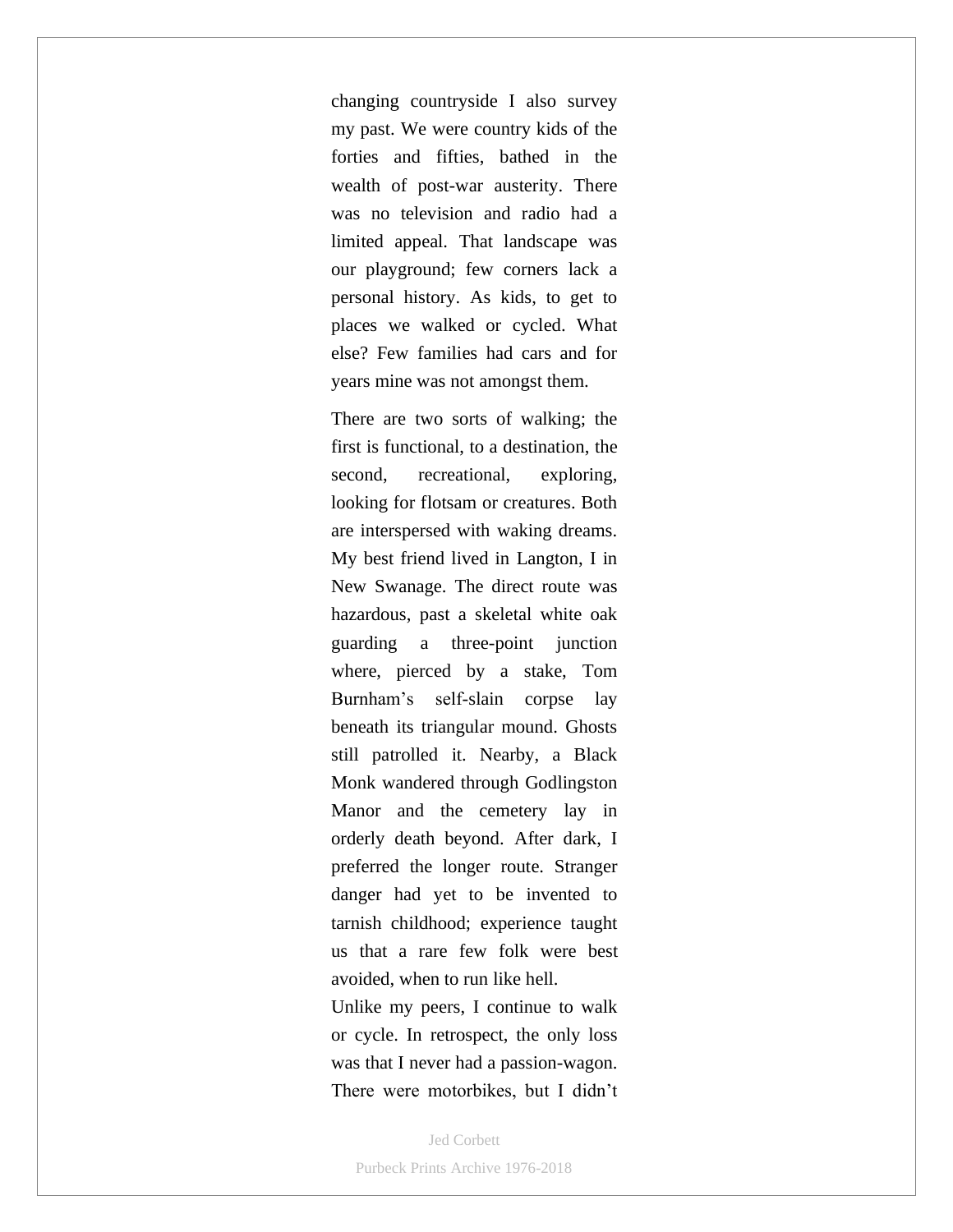make the next step in motorisation. It is no good pretending that walking was a positive decision; it was a conspiracy of negatives I had no interest or aptitude for machines, no love of cars, no money to get one, and never took, let alone passed, my test. So functional walking persisted, persists.

As for recreational walking, geographical features often dictate the route. As children, our annual expedition, which my mother graced with the glorious rarity of a cold chicken, was along the chalk ridge from New Swanage to Corfe. It was crowned by the steam train home. Later, we traced streams to see what they yielded, seeking treasure raided an unofficial rubbish dump on the heath near Studland, followed the bird-nest thickets along the foot of the downs. There were the woods across the valley in springtime, climbing a greening oak to sit on a broad bough and see what happened. Things always happen.

The sea with its rocks, sand or mere mud forms an interesting margin to follow. After all, Purbeck is all but an island. Working at St Aldhelm's Quarry, on fine days I could walk home 'along cliff', commuting through countryside others saved up to see. Now, I choose the cliff path diversion between Dunshay and